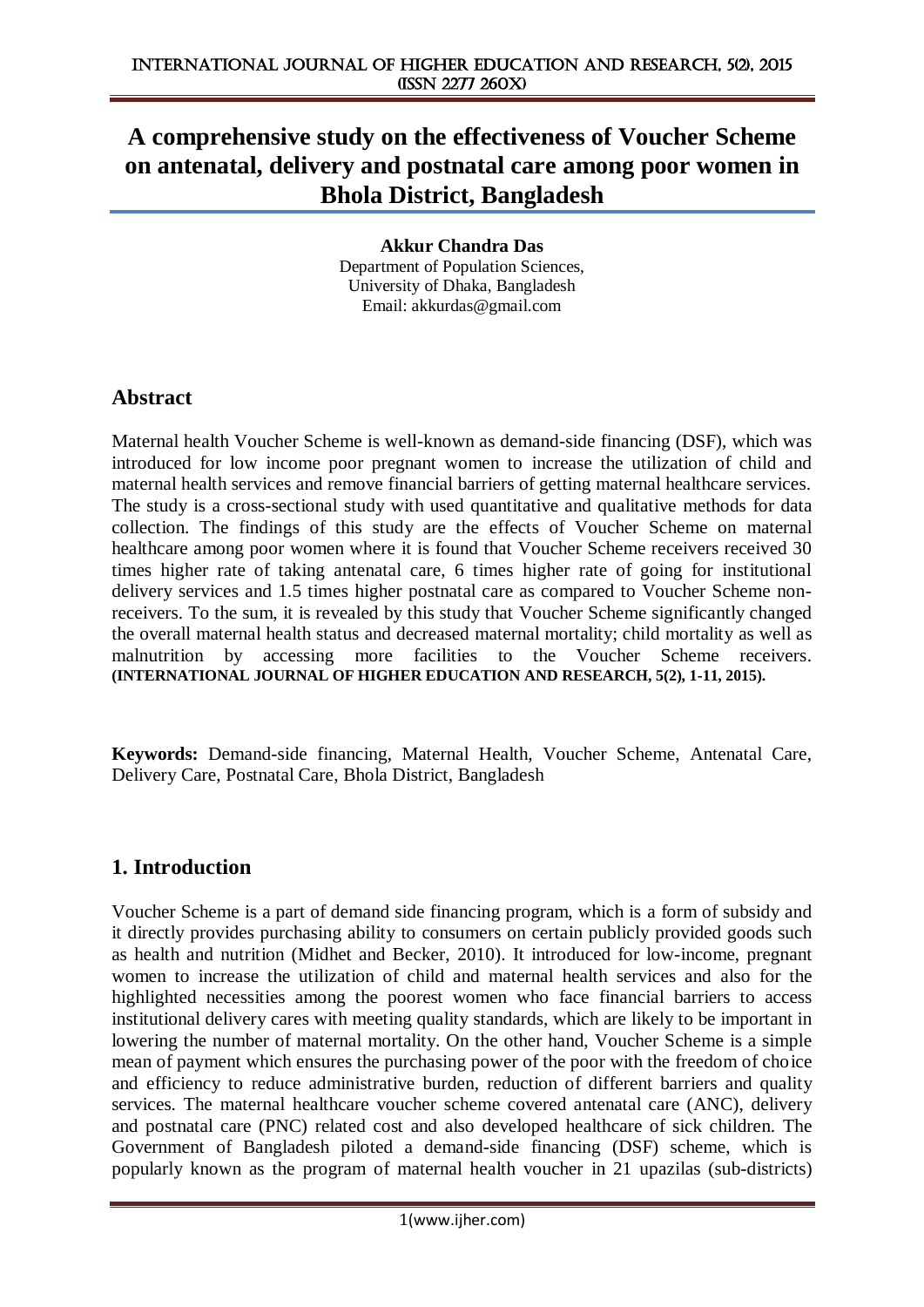from 2006 and expanded to 33 upazilas in 2007 (Koehlmoos et al., 2008). The selected poor women under DSF scheme get a package of necessary maternal health care services with the taking cares of pregnancy and delivery related complications. DSF has predominantly focused on millennium development goals (Gopalan et al., 2012). This program also provides supply side financing to service providers. After getting better response, this program has been expanded to another 11 upazilas in 2010 where increasing the demand for maternal health services was one of the principal objectives of the pilot program.

Although Bangladesh has achieved a remarkable success in reducing maternal and child death, then still in rural Bangladesh, around 71% of births take place at home. Home delivery is preferred because of low cost and delivery care at facilities is considered only for emergency obstetric care (EmOC). Many factors contribute to the utilization of health facility in developing countries at the time of obstetric complication and childbirth (Keya et al., 2013). Then maternal mortality remains a major challenge to health systems worldwide and global initiatives to intensify policy intervention for maternal mortality began with the safe Motherhood Initiative in 1987 (Margaret et al., 2010).

Maternal healthcare voucher program has played a significant role in health sector of any country of the world where the voucher mechanism used as a specific demand-side financing mechanism that can be utilized to target essential health services to vulnerable populations such as poor pregnant women and to protect them from catastrophic expenditures like emergency obstetric care (Ahmed and Khan, 2010). Voucher programs are introduced for reducing financial barriers and inequities by making them affordable to the poor and other underserved groups; increasing choice for clients and efficiency in delivery and also increasing the quality of healthcare services (Rob et al., 2011).

Bhatia et al., (2006) showed that voucher scheme could be an option for enhancing the utilization of reproductive and child health services in India. In the Yunnan Province of China, a voucher scheme started for low-income, pregnant women to increase the utilization of maternal and child health services where this scheme covered the cost of ANC, delivery and PNC as well as care of sick children and also the findings pointed that voucher distribution has increased the utilization of treatment for childhood diarrhea among the poor (Kelin et al., 2001).

Voucher Programs increase healthcare facilities and vouchers are distributed to patients entitling them to get proper services where voucher is either heavily subsidized or free for the patient, and the provider is reimbursed for the cost of service provision plus a reasonable profit after service delivery has been verified (Bellows et al., 2013). Progress in the decline of maternal mortality has been disappointingly slow in Pakistan (Midhet & Becker ,2010 and Agha & Carton, 2011). After all, well-funded maternal health projects have failed to increase skilled birth attendance among poor women (Mahmood, 2010). Antenatal health care is a key strategy for reducing maternal and neonatal morbidity and even mortality rate because adequate utilization of ANC services is associated with improved maternal and neonatal health outcomes (Onasoga et al., 2012). A number of studies have identified lack of ANC as a risk factor for maternal mortality (Nisar and White, 2003). At last, financial protection is needed for the poorest to encourage the use of facilities for delivery and prevent families from impoverishment (Hoque et al., 2012). Thus, priority focus should be given on implementing and evaluating multi-sectoral interventions to improve access and quality of care for women who are poorer, less-educated and live in rural areas in the post-MDG health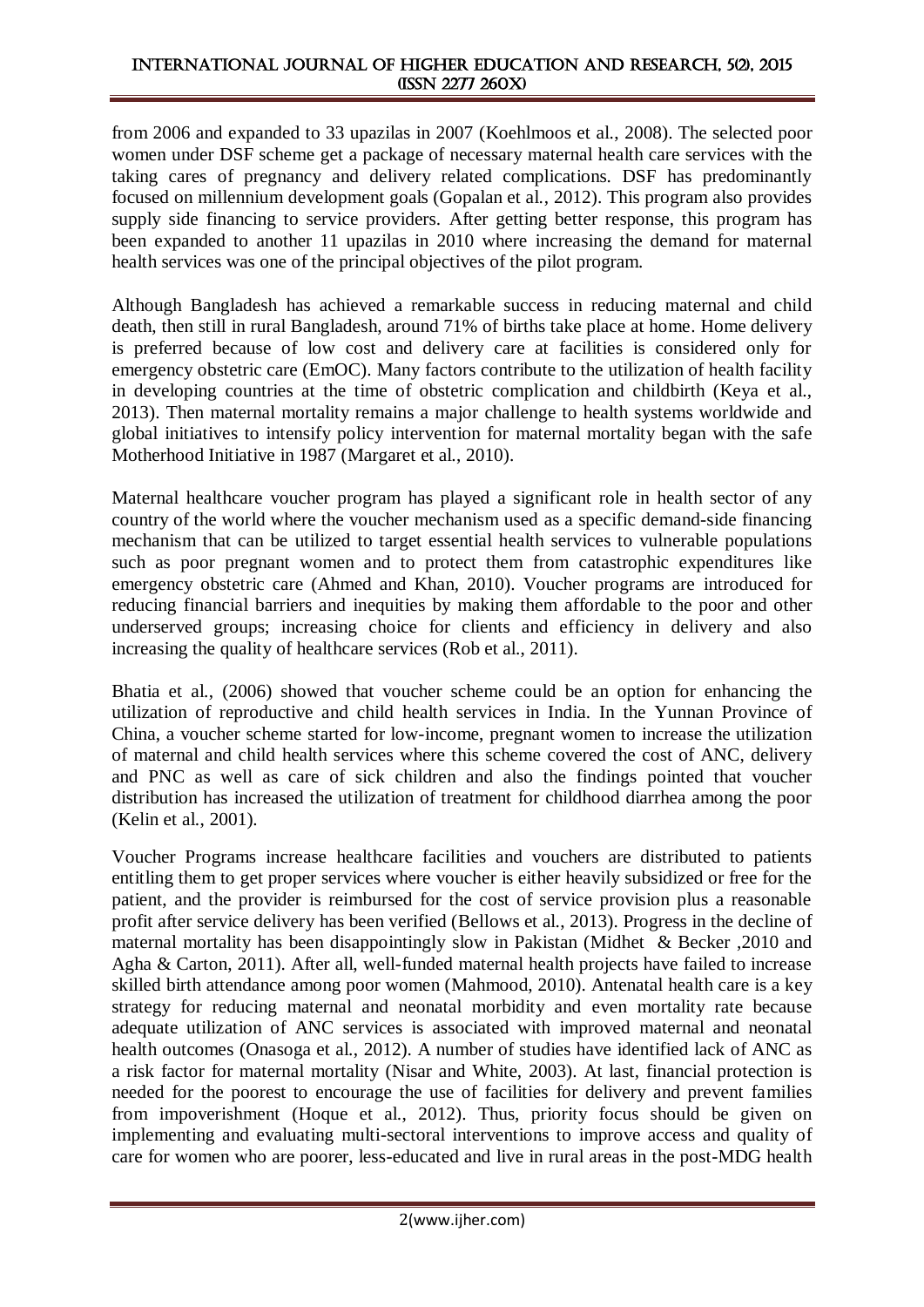and development agenda for achieving universal health coverage, as there is considerable potential for improvement among these groups (Van de Poel et al., 2014).

Voucher schemes increased deliveries in health centers and improved antenatal and postnatal care to a lesser extent. However, schemes that targeted poorer women did not appear to be efficient since these women were more likely than less poor women to be encouraged to give birth in a public health-care facility, even with universal voucher schemes (Committee for Development Policy, 2009). On the contrary, Voucher Scheme increases the access of ANC, delivery and PNC services of poor women.

#### **The Objectives of the study:**

- To find the effect of Voucher Scheme on antenatal care
- To explore the effect of Voucher Scheme on delivery care services
- To know the effect of Voucher Scheme on postnatal care
- To compare the effect of Voucher Scheme on Maternal Health care in relation to the non-Voucher Scheme receivers

## **2. Materials and Methods**

#### *Study area and Sample size*

The study area of this study is in seven Upazilas (sub-districts) of Bhola District; they are Bhola Sadar, Burhanuddin, Charfasson, Daulatkhan, Lalmohan, Monpura and Tazumuddin Upazila and the study was conducted among the 300 married women who are now pregnant or at least have a child. Randomly respondents of the study had selected among voucher scheme receivers and non-voucher scheme receivers.

#### *Study Design*

A cross sectional study design applied in this study among age group 15-49. Data collected by a structured face to face interview among the Voucher Scheme receivers and non-Voucher scheme receivers to compare the voucher scheme facilities and services and also the improvement of health status of those health and health conditions of their ANC, delivery and, PNC care period.

#### *Data collection Tools and Techniques*

A structured questionnaire with some open-ended questions was developed for data collection which covered the following: socio-demographic, socio-economic and religious variables among the respondents of this study where the quantitative and qualitative techniques were conducted to collect the data.

### *Data Processing and Data Analysis*

After completing data collection, the entire questionnaires were checked and verified to finally analysis. First, it was conducted a descriptive analysis of respondent's sample characteristics. Second, there was conducted bivariate analysis using the Chi-Square test to determine the association with each of the outcome variables by SPSS software (version 16).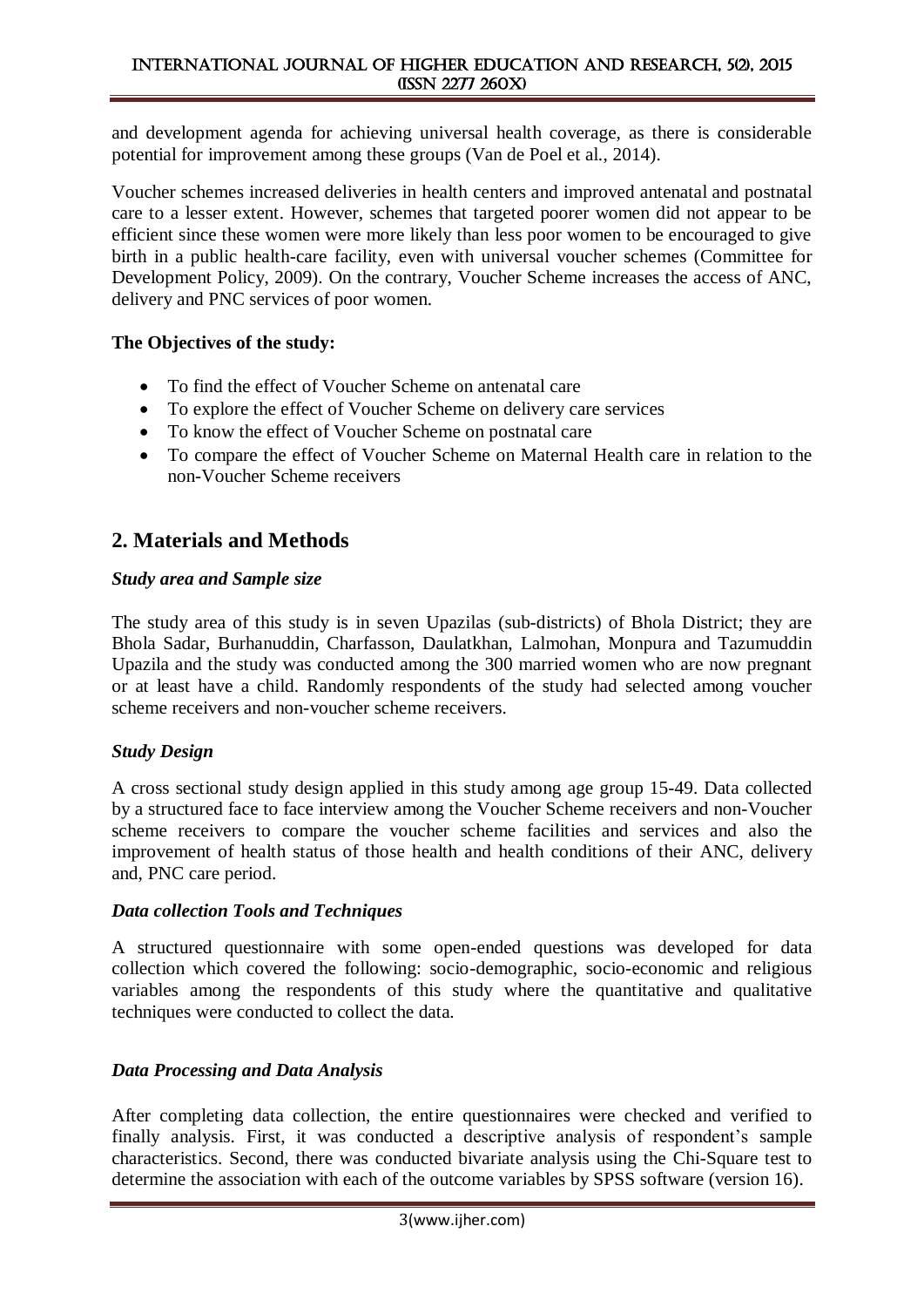## **3. Findings and Result**

The sample characteristics of 300 respondents of the study where 53 respondents were Voucher Scheme receivers and 247 respondents were non-Voucher Scheme receivers. Majority 69.7% of the respondents were 18-25 age group and less than 18 years, respondents were 4.0% but 26.3% of the respondents were above 25 years old. 53.7% of the respondents that means 161 respondents were primary level education receivers. 7.0% respondents had no education. Secondary and Higher education receivers were respectively 30.0% and 9.3% only. Most of the respondents' occupation was housewife counted as 98.0% but others 2.0% of the respondents are involved in agriculture. Others, 87.0 % of the respondents' income level was 0-1000 category but 13.0% respondents' income was in 1001-2000 categories. Most of the respondents 94.0% of this study were Muslims; only 6.0% respondents were from the Hindus.

Table 1 shows the cross tabulation between Antenatal Care Services and Voucher Scheme. In the Table, Voucher Scheme receivers and non-Voucher Scheme Receivers' number of the antenatal care visit is very much distinct where 9.4% voucher scheme receivers took antenatal care visit below <3 and 3-4 antenatal visit receivers 90.6% but on the other hand, Non-Voucher Scheme receivers took 72.1% antenatal care visit below <3 antenatal visits and 3-4 antenatal visit received 27.9%, which is significant at p< .000. Physical examination services took by Voucher Scheme receivers 67.9% and did not receive 32.1% but among the non-Voucher Scheme receivers took physical examination services by 18.6% and did not receive by 81.4%. Vitamin Tablet/Syrup Voucher Scheme receivers received 92.5% and did not receive by 7.5% but non-Voucher Scheme receivers received 48.2% and did not receive by 51.8%. Iron Tablet Voucher Scheme receivers received by 88.7% and did not receive 11.3% only but non-Voucher Scheme receivers received 36.8% and did not receive 63.2%, which is significant at p< .000. TT Vaccination services received by Voucher Scheme receivers 73.6% and did not receive by 26.4% but non-Voucher Scheme receivers did not receive by 49.8% where received  $50.2\%$  and it is significant as  $p<.001$ . On the other hand, Voucher Scheme receivers received healthy food 83.0% and did not receive 17.0% but non-Voucher Scheme receivers did not receive 87.0% and received only 13.0%, which is significant as  $p < .000$ also.

Table 2 represents the cross tabulation between Delivery Care Services and Voucher Scheme where Skilled Birth attendance received by Voucher Scheme receivers 64.2% and did not receive 35.8% but non-Voucher Scheme receivers did not receive by 73.7 and received by 26.3%, which is significant as p<.000. Institutional Delivery Services received by Voucher Scheme receivers 86.8% and did not receive 13.2% but non-Voucher Scheme receivers did not receive by 75.3% and received only 24.7%, which is significant at p<.000. Transport Cost received by Voucher Scheme receivers 92.5% and did not receive by 7.5% but non-Voucher Scheme receivers did not receive by 76.9% and only received by 23.1% which is significant at p<.000. On the other hand, Referral to a doctor or expert services received by Voucher Scheme receivers 86.8% and did not receive 13.2% but non-Voucher Scheme receivers received by 22.3% and did not receive by 77.7%, which is significantly associated at p<.000.

Table 3 shows the cross tabulation between Postnatal Care Services and Voucher Scheme where Bleeding Services received by Voucher Scheme receivers 58.5%% and did not receive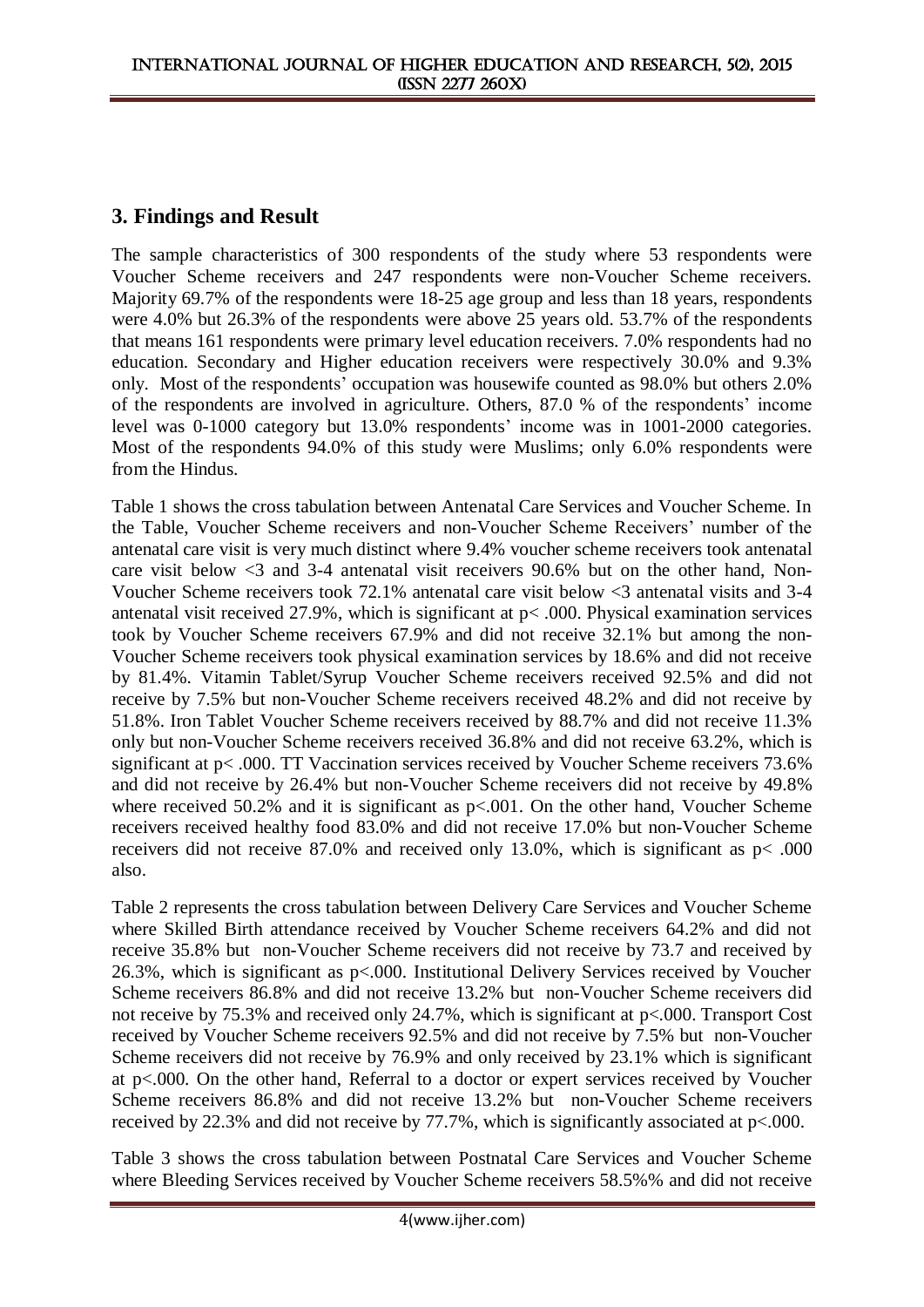by 41.5% but non-Voucher Scheme receivers received by 51.0% and did not receive by 49.0%, which is not significantly associated. Fever Service received by Voucher Scheme receivers 81.1% and did not receive by 18.9% but non-Voucher Scheme receivers received by 45.3% and did not receive by 54.7%, which is significant as p<.000. Headache or Blurred Vision Services received by Voucher Scheme receivers 47.2% and did not receive by 52.8% but non-Voucher Scheme receivers did not receive by 60.7% and received by 39.3% only, which is not significant. Tiredness or Breathlessness Services received by Voucher Scheme receivers 39.6% and did not receive by 60.4% but non-Voucher Scheme receivers did not receive by 67.6% and received by 32.4%, which is also not significantly associated. On the other hand, Long Time Birth Control and Breastfeeding services respectively received by Voucher Scheme receivers 71.7% and 79.2% but non-Voucher Scheme receivers received respectively by 19.4% and 30.0%%,which are significantly associated at p<.000.

### *Logistic Regression Analysis*

Table 4 presents odds ratio estimates of the effects of voucher scheme on ANC. The table includes control variables of respondents' age, education, wealth and religion. Model 1 includes control variables of age and education and the main independent variable voucher scheme. The model suggests that voucher scheme receivers take higher level of ANC as compared to those who do not receive voucher scheme. When two other variables of wealth and religion are included in the analysis it is found that voucher scheme receivers have 30 times higher rate of taking ANC care.

On the other hand, odds ratios of skilled birth attendant and facility use where concerning skilled birth attendant it is found that voucher scheme receivers had about six times higher odds of getting skilled birth attendant during delivers as compared to those who were not voucher scheme receivers after adjusting for age, education, wealth and religion. It is interesting to note that respondents' higher education is associated with higher odds of receiving skilled birth attendant (1.3 times). On the other hand, voucher scheme receivers also have 8.3 times higher odds of going to receive institutional facility for their delivery time even after controlling for respondents' age, education, wealth and religion.

The effect of odds ratios on the postnatal care also shows in Table 4 where Model 1 includes control variables of age, education, wealth and religion. This model suggests that respondents have 1.8 times higher odds of getting postnatal care after controlling for age, education, wealth and religion. Finally, Model 2 shows that voucher scheme receivers get 1.5 times higher postnatal care than non-receivers after controlling for the selected characteristics of the respondents.

### **4. Discussion**

The study on 300 respondents, 82.3% was non-Voucher Scheme receivers and the rest 17.7% was Voucher Scheme receivers. The respondents were involved in this study are very poor but they are now pregnant or at least have a child. In this study, it has found that there is significantly difference in Voucher Scheme receivers and non-Voucher Scheme receivers in getting services of their antenatal, delivery and postnatal time. Voucher Scheme receivers were received effective services in their maternal time but Non-Voucher Scheme receivers' health and nutrition quietly lower. By this study, it has also found that voucher scheme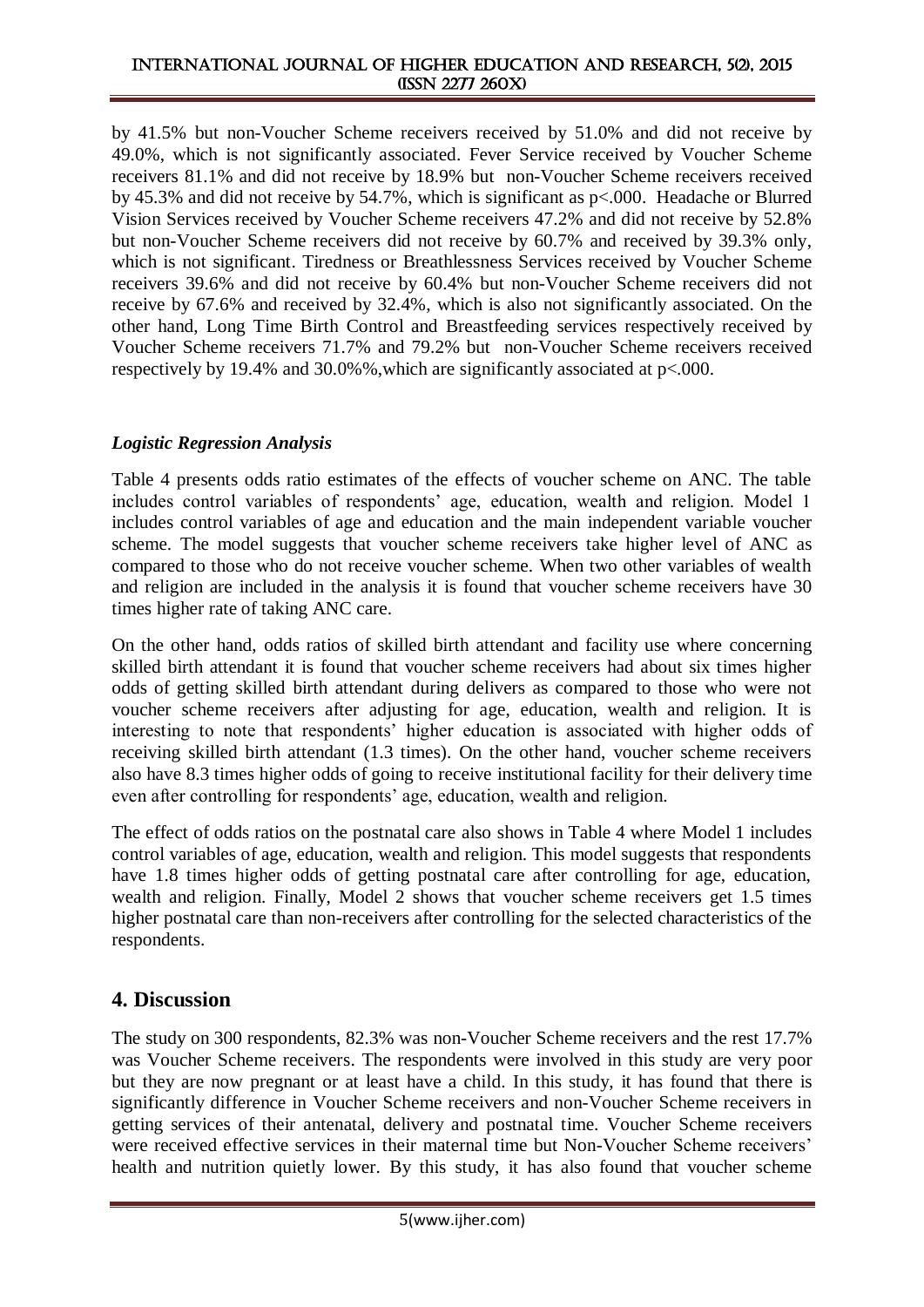receivers have 30 times higher rate of taking ANC than non-Voucher scheme receivers so that voucher scheme receivers' health status is good as compared to non-Voucher scheme receivers. Rob et al., 2011 found in another study that voucher scheme reduced financial barriers among the poor women so that their antenatal care and health status found very well.

Mahmood, 2010 found by his study that well-funded maternal health projects have failed to increase skilled birth attendance among the poorest women but in this study skilled birth attendant found that voucher scheme receivers had about six times higher odds of getting skilled birth attendant during their delivery time as compared to those who were not voucher scheme receivers and it is interesting to note that respondents' higher education is associated with higher odds of receiving skilled birth attendant (1.3 times). On the other hand, voucher scheme receivers also have 8.3 times higher odds of going for institutional delivery care services even after controlling for respondents' age, education, wealth and religion. Another finding by the study of Margaret et al., 2010 that voucher scheme lessens the number of maternal mortalities, which happened by delivery complexities.

In this study, the effect of odds ratios on the postnatal care also found that respondents have 1.8 times higher odds of getting postnatal care after controlling for age, education, wealth and religion and finally, Model 2 shows that voucher scheme receivers get 1.5 times higher postnatal care than non-receivers after controlling for the selected characteristics of the respondents. By the study of Gopalan et al., 2012, it has found that voucher scheme receivers received a set of essential maternal health care services with the treatment of pregnancy and delivery related complexities, which are reduced delivery complexities mostly. In another study it has found that postnatal cares and services provided by voucher scheme providers resulted among the poor women overall well-being of the maternal health status (Bellows et al., 2013).

## **5. Conclusion**

The overall finding of this study is that Voucher Scheme receivers were more facilitated in their antenatal, delivery and postnatal time than non-Voucher Scheme receivers. Voucher Scheme receivers are advised, counseled and facilitated services to reduce malnutrition or healthcare barriers. Interestingly, it can be said that Bangladesh provided stronger evidence of voucher programs being able to target the poor and the study assessed the impact of demandside financing strategy on increasing the use of maternal health services among low-income women. In differently, it is pointed that Voucher Scheme played a major role in the Bhola district on controlling or increasing intervention on maternal and child heath. The overall health facilities provided by Voucher Scheme providers acclaimed in increasing maternal health care services. On the contrary, Respondent's education, income and occupation had impacted the health status but Voucher Scheme removed many barriers of the poor women's maternal healthcare services they needed or need. So, it is clear that Voucher Scheme significantly changed the overall maternal health status where maternal mortality, child mortality and malnutrition, which were decreased by the maternal health Voucher Scheme of any country.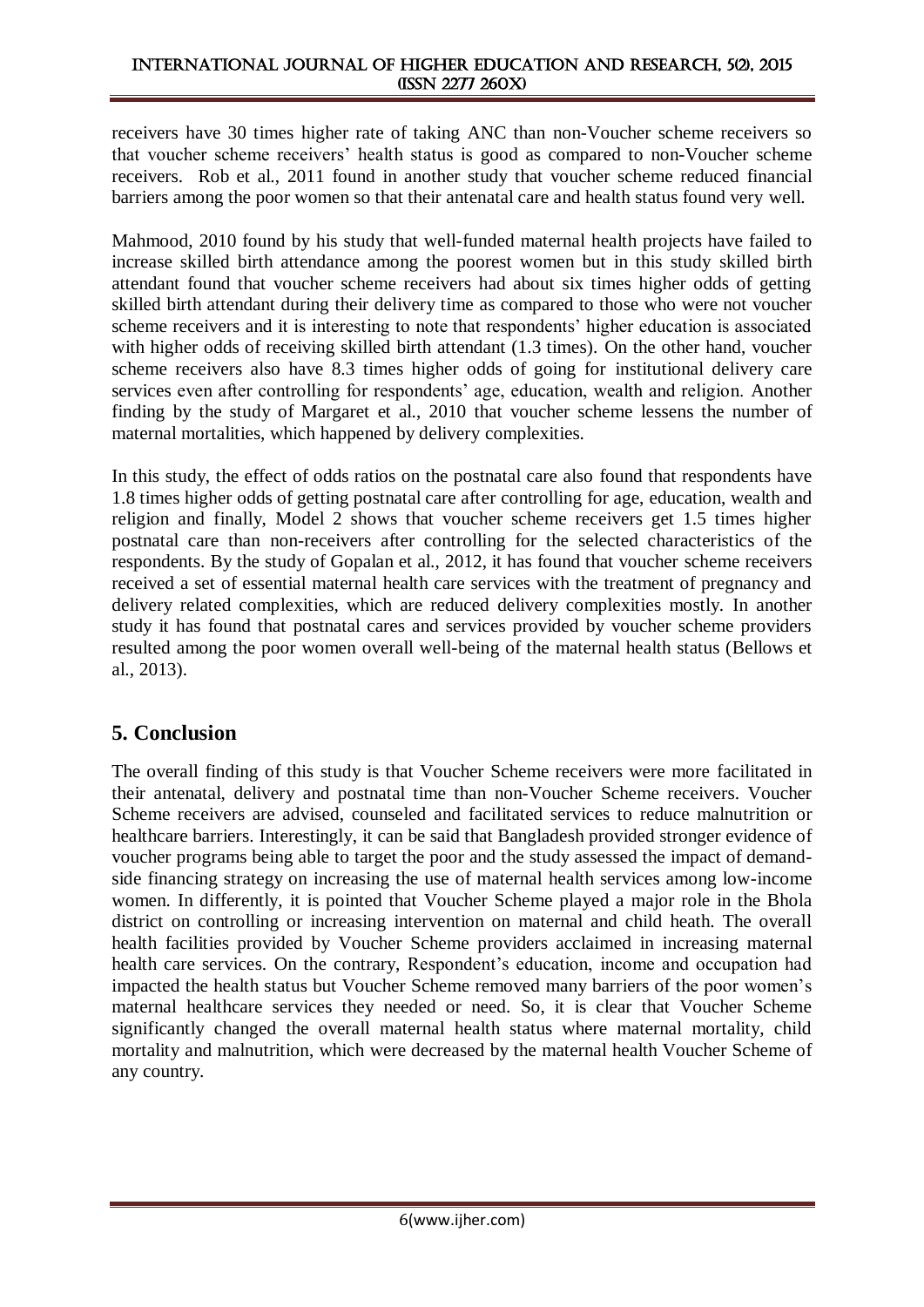### **References**

- [1] Agha S, Carton T. (2011). Determinants of institutional delivery in rural Jhang, Pakistan. International Journal for Equity in Health, 10:31. doi: 10.1186/1475-9276-10-31
- [2] Ahmed S, Khan MM. (2010). A maternal health voucher scheme: what have we learned from the demand-side financing scheme in Bangladesh? Health Policy and Planning.
- [3] Bellows B, Conlon CM, Higgs ES, Townsend JW, Nahed MG, Cavanaugh K, et al. (2013). A taxonomy and results from a comprehensive review of 28 maternal health voucher programmes. J Health Popul Nutr. 31(Suppl 2):106–28.
- [4] Bhatia MR, Yesudian CAK, Gorter A, Thankappan KR. (2006). Demand side financing for reproductive and child health services in India. Economic and Political Weekly. pp. 279–294.
- [5] Committee for Development Policy.(2009).Implementing the Millennium Development Goals: Health Inequality and the Role of Global Health Partnership. New York: United Nations.
- [6] Gopalan, S. S., & Varatharajan, D. (2012). Addressing maternal healthcare through demand side financial incentives: experience of Janani Suraksha Yojana program in India. *BMC Health Services Research*, *12*, 319. doi:10.1186/1472-6963-12-319
- [7] Hoque, M. E., Powell-Jackson, T., Dasgupta, S. K., Chowdhury, M. E., & Koblinsky, M. (2012). Costs of Maternal Health-related Complications in Bangladesh. *Journal of Health, Population, and Nutrition*, *30*(2), 205–212.
- [8] Kelin, D., Zhang, K., & Tang, S. (2001). A draft report on a MCHPAF study in China. *Washington, World Bank*.
- [9] Keya K. T., Rahman Md. M., Rob U. and Bellows B. (2013). Barrier of Distance and Transportation Cost to Access Maternity Services in Rural Bangladesh. Paa 2013.princeton.edu/papers/132360
- [10] Koehlmoos TLP, Ashraf A, Kabir H, Islam Z, Gazi R, Saha NC, Khyang J. ICDDR,B (2008), Working Paper 170. Dhaka: ICDDR,B; Rapid Assessment of Demand-side Financing Experiences in Bangladesh.
- [11] Mahmood A. (2010). Improving maternal and Neonatal Health: Measuring the Impact of the PAIMAN Project in Ten Districts in Pakistan. Islamabad: Population Council.
- [12] Margaret C Hogan et al. (2010). Maternal mortality for 181 countries, 1980-2008: a systematic analysis of progress towards Millennium Development Goal 5. Published Online, DOI: 10.1016/S0140-6736(10)60518-1
- [13] Midhet F, Becker S. (2010). Impact of community based interventions on maternal and neonatal health indicators: Results from a community randomized trial in rural Balochistan, Pakistan. Reproductive Health, 7:30. doi: 10.1186/1742-4755-7-30.
- [14] Nisar N. and White F. (2003). Factors affecting utilization of Antenatal Care among reproductive age group Women (15-49 years) in an urban squatter settlement of Karachi, Journal of Pakistan Medical Association.
- [15] Onasoga, O. A., Afolayan, J. A. and Oladimeij B. D.( 2012). Factors influencing utilization of antenatal care services among pregnant women in Ife Central Lga, Osun State Nigeria. Science Research, 2012, 3 (3):1
- [16] Rob, U., Rahman, M., & Bellows, B. (2011). Evaluation of the impact of the voucher and accreditation approach on improving reproductive behaviors and RH status: Bangladesh. *BMC Public Health*, *11*, 257. doi:10.1186/1471-2458-11-257
- [17] Van de Poel, E., Flores, G., Ir, P., O'Donnell, O., & Van Doorslaer, E. (2014). Can vouchers deliver? An evaluation of subsidies for maternal health care in Cambodia. *Bulletin of the World Health Organization*, *92*(5), 331–339. doi:10.2471/BLT.13.129122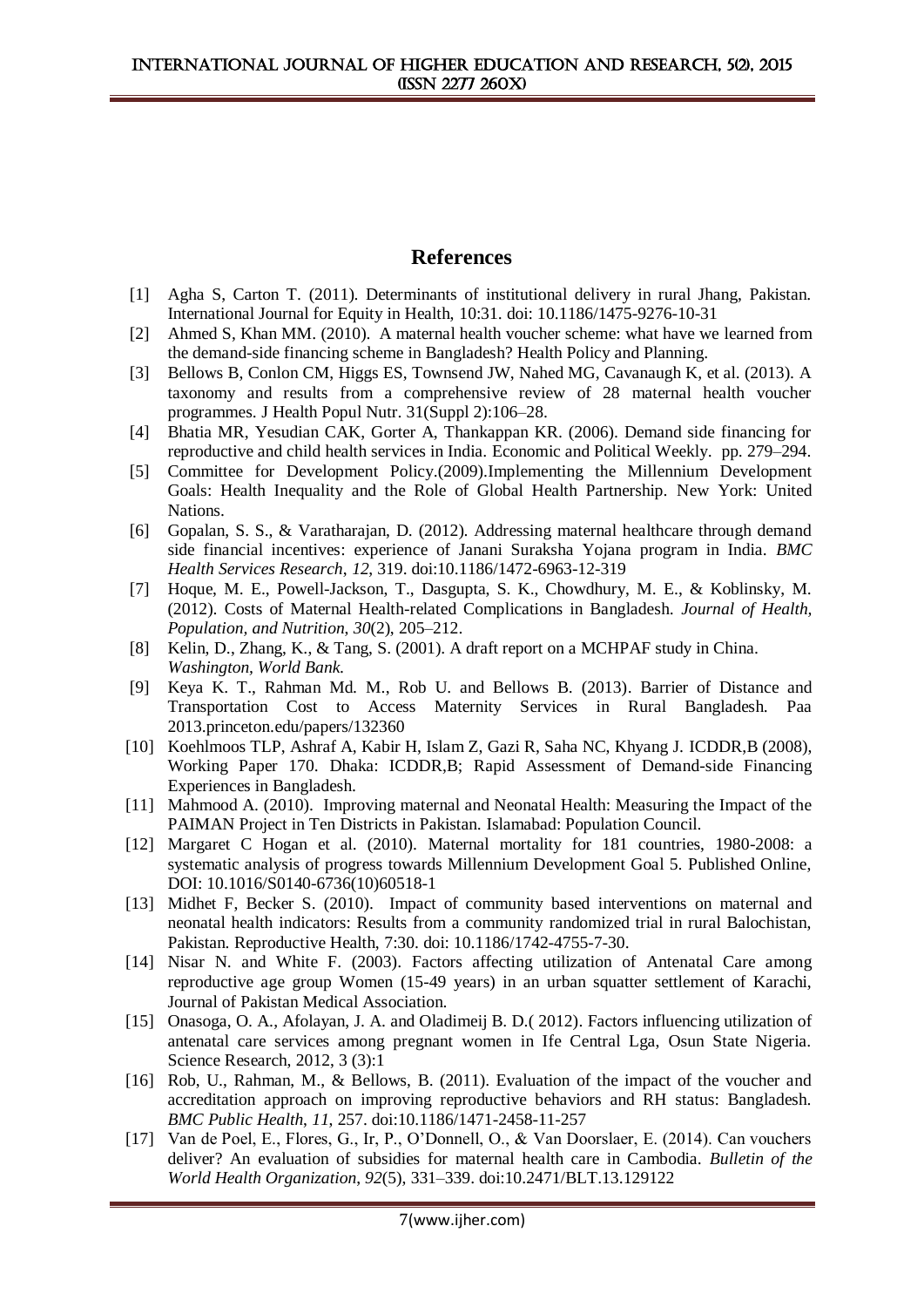| <b>Variables</b>      | <b>Voucher Scheme</b> |       | Total     | $X^2$ and      |
|-----------------------|-----------------------|-------|-----------|----------------|
|                       | Yes $(\% )$           | No(%) | N(%)      | <b>P-Value</b> |
| No. of ANC Visit      |                       |       |           |                |
| $\leq$ 3              | 9.4                   | 72.1  | 300 (100) | $X^2 = 71.950$ |
| $3-4$                 | 90.6                  | 27.9  |           | P<.000         |
|                       |                       |       |           |                |
| Physical Examination  |                       |       |           | $X^2 = 53.399$ |
| <b>Yes</b>            | 67.9                  | 18.6  | 300 (100) |                |
| N <sub>o</sub>        | 32.1                  | 81.4  |           | P< .000        |
| Vitamin Tablet/Syrup  |                       |       |           |                |
| Yes                   | 92.5                  | 48.2  | 300 (100) | $X^2 = 34.715$ |
| N <sub>o</sub>        | 7.5                   | 51.8  |           | P<.000         |
| Iron Tablet           |                       |       |           |                |
| Yes                   | 88.7                  | 36.8  | 300 (100) | $X^2 = 47.204$ |
| N <sub>0</sub>        | 11.3                  | 63.2  |           | P< .000        |
| <b>TT Vaccination</b> |                       |       |           |                |
| <b>Yes</b>            | 73.6                  | 50.2  | 300 (100) | $X^2 = 9.615$  |
| No                    | 26.4                  | 49.8  |           | P< .001        |
| <b>Healthy Food</b>   |                       |       |           |                |
| Yes                   | 83.0                  | 13.0  | 300 (100) | $X^2 = 1.132$  |
| N <sub>o</sub>        | 17.0                  | 87.0  |           | P<.000         |

**Table 1: Antenatal Care Services and Voucher Scheme**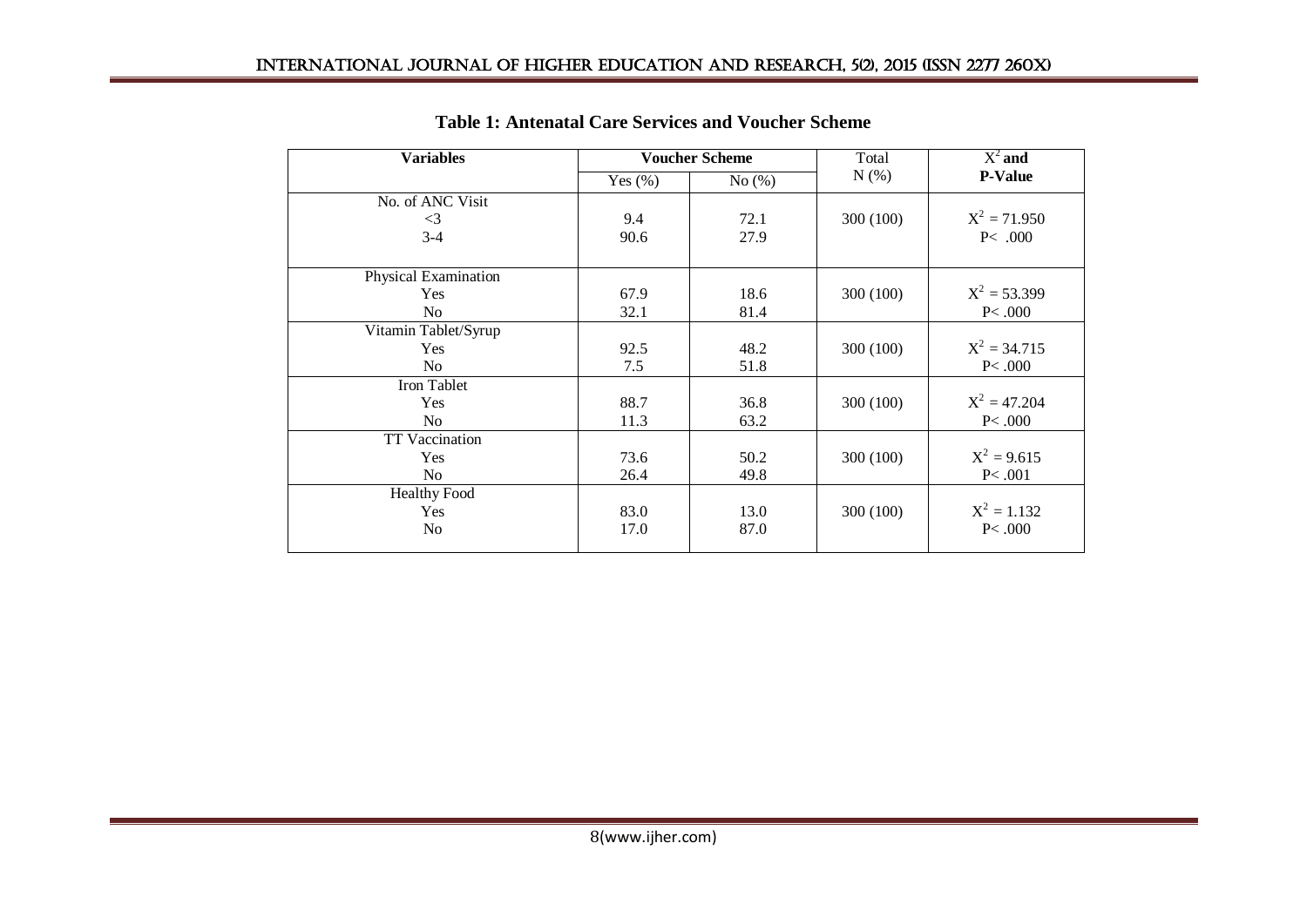| <b>Variables</b>                       | <b>Voucher Scheme</b> |       | Total     | $\overline{X}^2$ and |
|----------------------------------------|-----------------------|-------|-----------|----------------------|
|                                        | Yes $(\% )$           | No(%) | $N(\%)$   | <b>P-Value</b>       |
| <b>Skilled Birth attendance</b>        |                       |       |           |                      |
| <b>Yes</b>                             | 64.2                  | 26.3  | 300(100)  | $X^2 = 28.252$       |
| No.                                    | 35.8                  | 73.7  |           | P<.000               |
| <b>Institutional Delivery Services</b> |                       |       |           |                      |
| <b>Yes</b>                             | 86.8                  | 24.7  | 300(100)  | $X^2 = 73.330$       |
| No.                                    | 13.2                  | 75.3  |           | P<.000               |
| <b>Transport Cost</b>                  |                       |       |           |                      |
| Yes                                    | 92.5                  | 23.1  | 300(100)  | $X^2 = 91.919$       |
| No.                                    | 7.5                   | 76.9  |           | P<.000               |
| Referral                               |                       |       |           |                      |
| Yes                                    | 86.8                  | 22.3  | 300 (100) | $X^2 = 81.354$       |
| No                                     | 13.2                  | 77.7  |           | P<.000               |

**Table 2: Delivery Care Services and Voucher Scheme**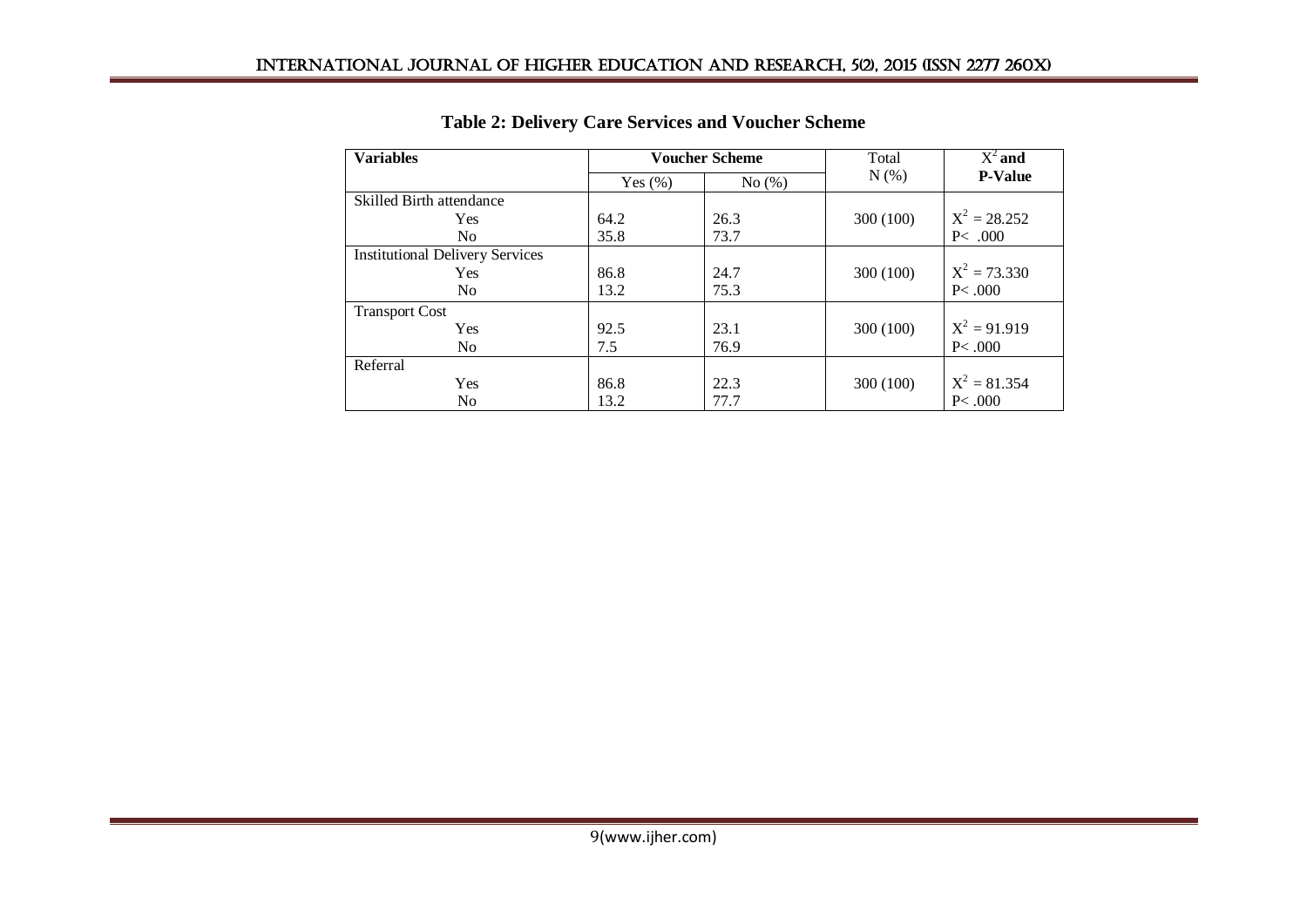| <b>Variables</b>                   |             | <b>Voucher Scheme</b> |           | $X^2$ and      |
|------------------------------------|-------------|-----------------------|-----------|----------------|
|                                    | Yes $(\% )$ | No $(\%)$             | $N(\%)$   | <b>P-Value</b> |
| Bleeding                           |             |                       |           |                |
| Yes                                | 58.5        | 51.0                  | 300 (100) | $X^2 = 978$    |
| N <sub>0</sub>                     | 41.5        | 49.0                  |           | P < .323       |
| Fever                              |             |                       |           |                |
| <b>Yes</b>                         | 81.1        | 45.3                  | 300 (100) | $X^2 = 22.380$ |
| N <sub>o</sub>                     | 18.9        | 54.7                  |           | P<.000         |
| Headache or Blurred Vision         |             |                       |           |                |
| Yes                                | 47.2        | 39.3                  | 300 (100) | $X^2 = 1.128$  |
| N <sub>0</sub>                     | 52.8        | 60.7                  |           | P< .288        |
| <b>Tiredness or Breathlessness</b> |             |                       |           |                |
| <b>Yes</b>                         | 39.6        | 32.4                  | 300 (100) | $X^2 = 1.203$  |
| N <sub>0</sub>                     | 60.4        | 67.6                  |           | P < .312       |
| Long Time Birth Control            |             |                       |           |                |
| Yes                                | 71.7        | 19.4                  | 300 (100) | $X^2 = 58.291$ |
| N <sub>0</sub>                     | 28.3        | 80.6                  |           | P<.000         |
| Breastfeeding                      |             |                       |           |                |
| <b>Yes</b>                         | 79.2        | 30.0                  | 300 (100) | $X^2 = 44.695$ |
| N <sub>0</sub>                     | 20.8        | 70.0                  |           | P<.000         |

**Table 3: Postnatal Care Services and Voucher Scheme**